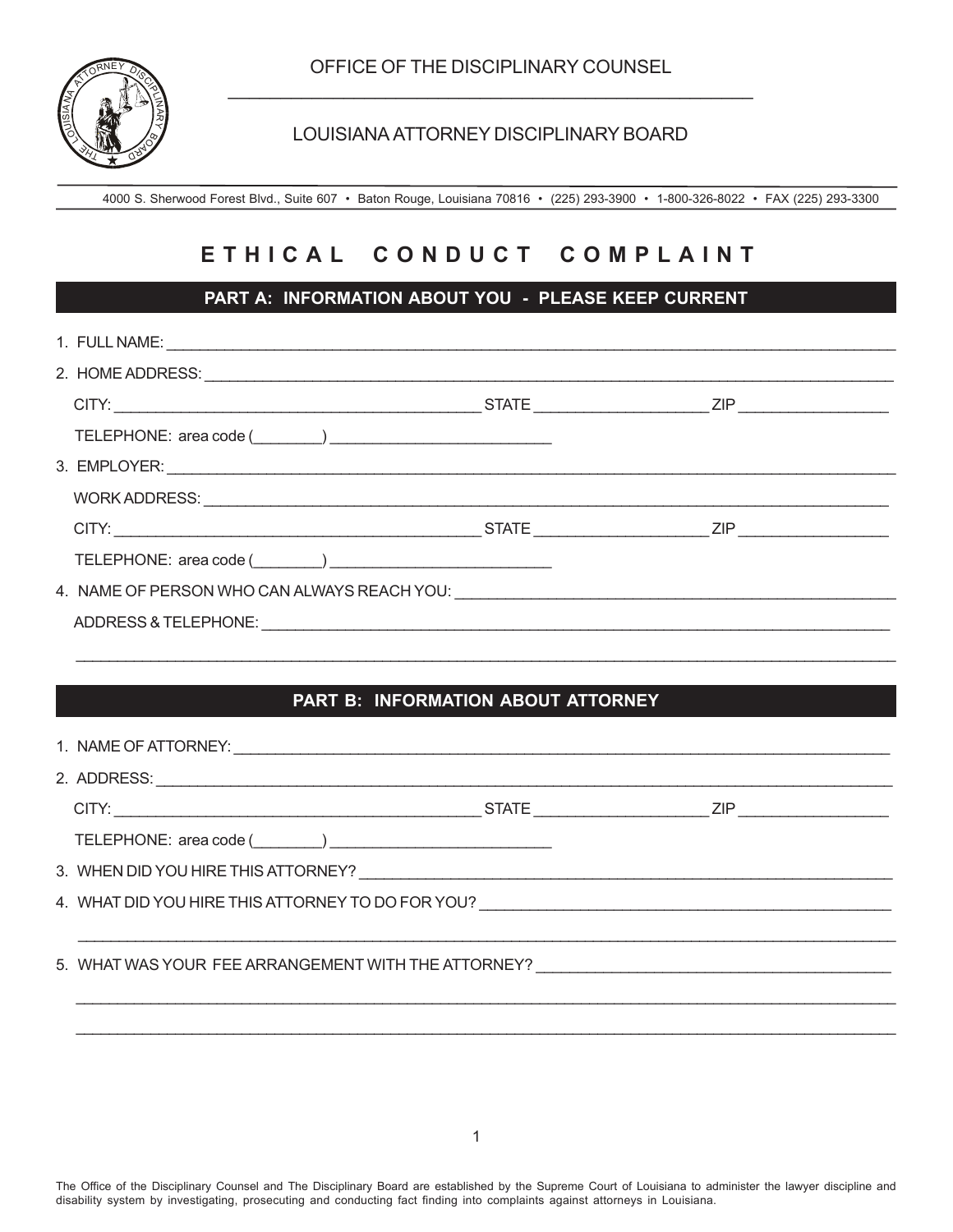#### **PART C: EXPLANATION OF YOUR COMPLAINT**

State in detail why you think this attorney has done something improper or has failed to do something which this attorney should have done. Include the names and addresses of all persons who know something about your grievance. Attach copies of court papers, cancelled checks or receipts showing payments of attorney's fee, and other documents relevant to your grievance. Attach additional 8 1/2" x 11" sheets of paper if you need more space for your explanation.